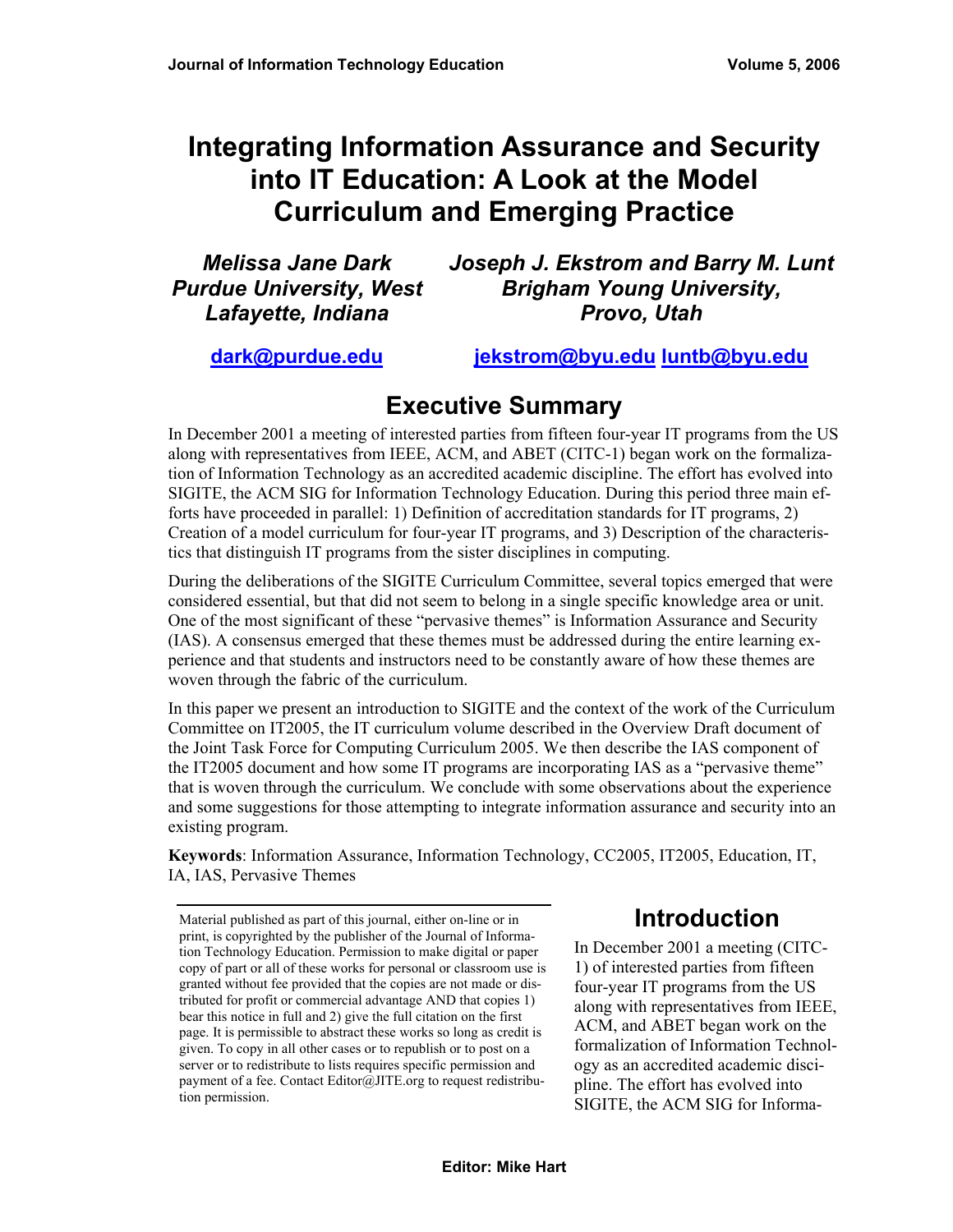tion Technology Education. During this evolution three main efforts have proceeded in parallel: 1) Definition of accreditation standards for IT programs, 2) Creation of a model curriculum for four-year IT programs, and 3) Description of the characteristics that distinguish IT programs from the sister disciplines in computing.

One of the biggest challenges during the creation of the model curriculum was understanding and presenting the knowledge area that was originally called "security". Some of us were uncomfortable with the term because it was not broad enough to cover the range of concepts that we felt needed to be covered. We became aware of a community that had resolved many of the issues associated with the broader context we were seeking, Information Assurance. Information assurance has been defined as "a set of measures intended to protect and defend information and information systems by ensuring their availability, integrity, authentication, confidentiality, and non-repudiation. This includes providing for restoration of information systems by incorporating protection, detection, and reaction capabilities" (National Security Agency [NSA], 2006a). The IA community and work done by IA educators became useful in defining requisite security knowledge for information technology education programs.

We believe that the Information Technology Education and the Information Assurance Education communities have much to share with each other and with other computing disciplines. Over the last several months we have been presenting our evolving work at various conferences. At the  $9<sup>th</sup>$ Colloquium for Information System Security Education in Atlanta we introduced CC2005 and IT2005 to the IA Education community (Ekstrom & Lunt, 2005). At SIGITE 2005 we presented additional results (Dark, Ekstrom & Lunt, 2005). We have also introduced these concepts to the EET community at ASEE 2006 and reported additional results at the  $10<sup>th</sup>$  Colloquium for ISSE in Adlephi (Dark, Ekstrom & Lunt, 2006a, 2006b). In the current paper we introduce the history and current state of IT2005 and IA education to the larger IT education community. We describe how significant concepts from the Information Assurance community have been integrated into IT2005 as a "pervasive theme". We then describe how some IT programs are integrating IAS concepts into existing programs and conclude with some observations about how computing programs might begin introducing important information and security into an existing curriculum.

# **CC2005 and IT2005**

In the first week of December of 2001 representatives from 15 undergraduate information technology (IT) programs from across the country gathered together near Provo, Utah, to develop a community and begin to establish academic standards for this rapidly growing discipline. This first Conference on Information Technology Curriculum (CITC-1) was also attended by representatives from two professional societies, the Association for Computing Machinery (ACM) and the Institute of Electrical and Electronics Engineers, Inc. (IEEE), and also the Accreditation Board for Engineering and Technology, Inc. (ABET). This invitational conference was the culmination of an effort begun several months earlier by five of these universities who had formed a steering committee to organize a response from existing IT programs to several initiatives to define the academic discipline of IT. The steering committee wanted to ensure that the input of existing programs played a significant role in the definition of the field.

A formal society and three main committees were formed by the attendees of CITC-1. The society was the Society for Information Technology Education (SITE); one of the committees formed was the executive board for SITE, composed of a president, vice-president, secretary, treasurer, regional representatives, and an activities chairperson. The other two committees formed were the IT Curriculum Committee, including subcommittees for 4-year and 2-year programs, and the IT Accreditation Committee, also including subcommittees for 4-year and 2-year programs.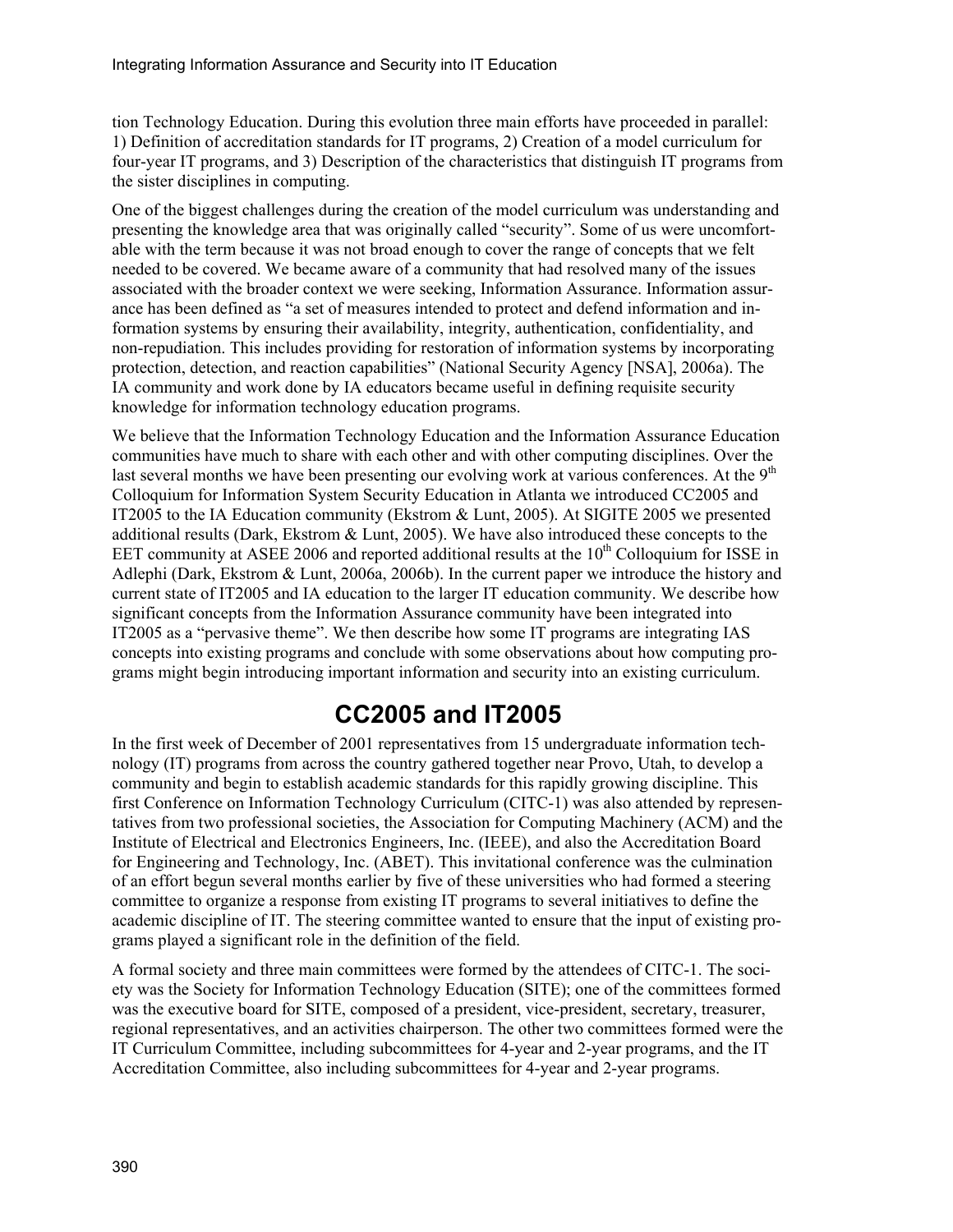It should be acknowledged here that IT has two substantially different interpretations, and that these should be clarified. Information Technology (IT) in its broadest sense encompasses all aspects of computing technology. IT, as an academic discipline, focuses on meeting the needs of users within an organizational and societal context through the selection, creation, application, integration and administration of computing technologies. A more detailed history of SIGITE is available elsewhere in this special issue of JITE.

SIGITE is directly involved with the Joint Task Force for Computing Curriculum 2004 and has 2 representatives on the task force. This task force is a continuation of the effort that created CC2001 (Joint Task Force for Computing Curricula, 2001) the current computer science curriculum standard. CC2001 has been relabeled CS2001 and the current draft of the CC2005 Overview document (Joint Task Force for Computing Curricula, 2005) presents the structure being used to describe computing and its sub-disciplines (See Figure 1). The SIGITE Curriculum Committee is responsible for IT2005, the Information Technology Curriculum Volume. IT2005 was made available for comment in mid 2005 (SIGITE Curriculum Committee, 2005)



Figure 1: Computing Curricula Structure

# **Information Assurance Education**

Information assurance education includes all efforts to prepare a workforce with the needed knowledge, skills, and abilities to assure our information systems, especially critical national security systems. Information assurance education has been growing in importance and activity for the past two decades. A brief look at the involved entities and history will shed light on the growth.

The National Information Assurance Education and Training Partnership (NIETP) program, created in 1990, is a partnership among government, academia and industry focused on advancing information assurance education, training, and awareness. The NIETP serves in the capacity of national manager for information assurance education and training related to national security systems and coordinates this effort with the Committee on National Security Systems (CNSS). "The CNSS provides a forum for the discussion of policy issues, sets national policy, and promulgates direction, operational procedures, and guidance for the security of national security systems. National security systems are information systems operated by the U.S. Government, its contractors or agents that contain classified information or that: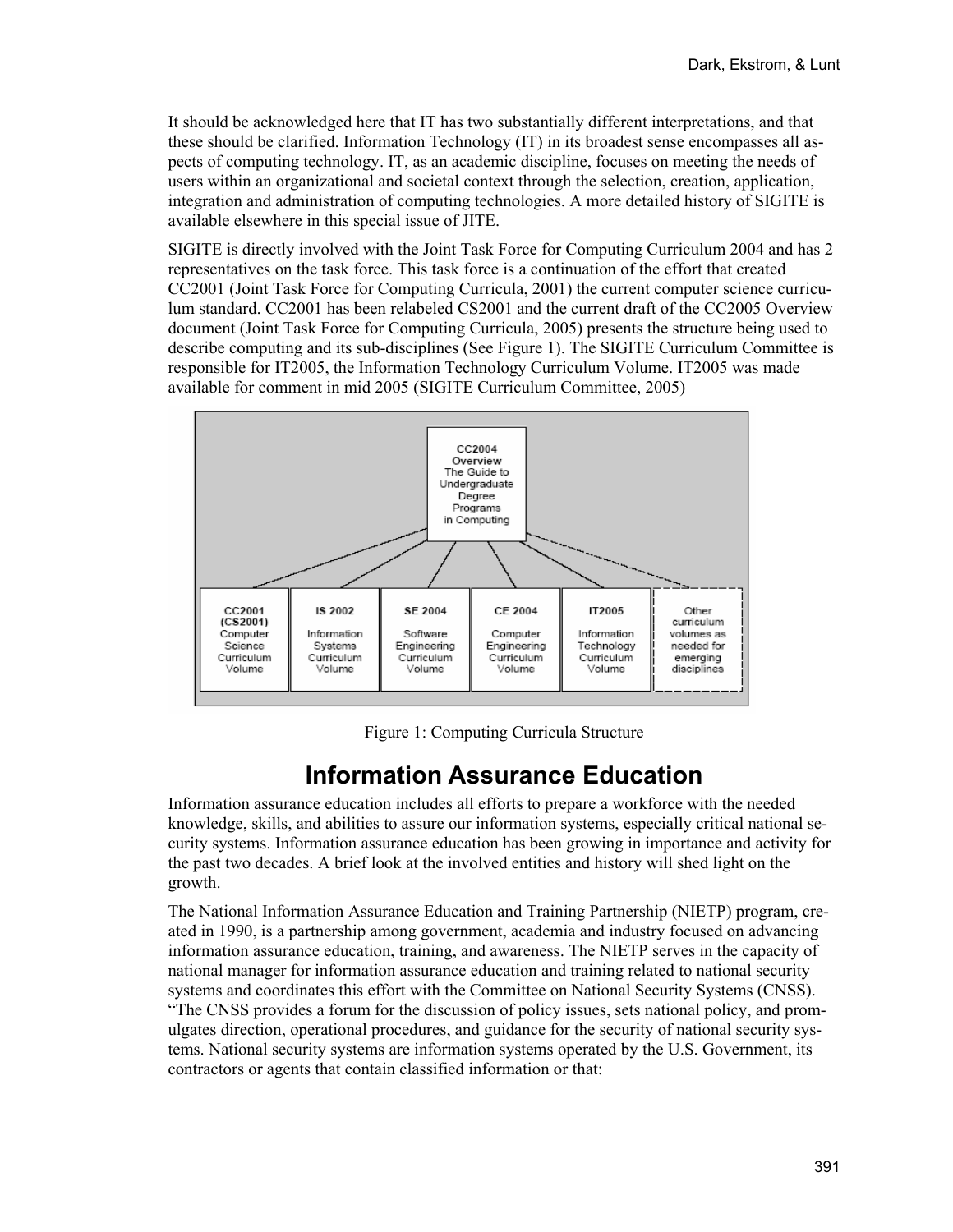- involve intelligence activities;
- involve cryptographic activities related to national security;
- involve command and control of military forces:
- involve equipment that is an integral part of a weapon or weapons system(s); or
- are critical to the direct fulfillment of military or intelligence missions (not including routine administrative and business applications)." <http://www.cnss.gov/history.html>(NSA, 2006a

Education and training standards are among the many standards and guidelines that CNSS issues. The training/education standards issued to date include:

a) NSTISSI 4011 – The National Training Standard for Information Systems Security Professionals,

b) CNSSI 4012 – The National Information Assurance Training Standard for Senior Systems Managers,

c) CNSSI 4013 – The National Information Assurance Training Standard for System Administrators,

d) CNSSI 4014 - Information Assurance Training Standard for Information Systems Security Officers, and

e) CNSSI 4015 – The National Training Standard for Systems Certifiers. CNSSI 4016 – The National Training Standard for Information Security Risk Analysts.

The NSTISSI-CNSSI standards referenced above have been used to develop in-service training and education opportunities for enlisted and civilian employees in an effort to assure quality preparation of professionals entrusted with securing our critical information. In addition, the NSTISSI-CNSSI standards have also been deployed to colleges and universities in an effort to also prepare qualified individuals pre-service. The most significant effort to involve colleges and universities has been through the National Centers of Academic Excellence in Information Assurance Education (CAEIAE) Program. The CAEIAE program was started in 1998 by the National Security Agency (NSA) and is now jointly sponsored by the NSA and the Department of Homeland Security. The purpose of the program is to recognize colleges and universities for their efforts in information assurance education and also to encourage more colleges and universities to develop courses and programs of study in information assurance. In order to be eligible to apply for CAEIAE certification, an institution must first demonstrate that it meets the 4011 standard and a minimum of one other standard. Once an institution is eligible to apply, then it must meet the following criteria to earn the CAEIAE designation: a) evidence of partnerships in IA education, b) IA must be treated as a multidisciplinary science, c) evidence that the university encourages the practice of information assurance in its operations, d) demonstration of information assurance research, e) demonstration that the IA curriculum reaches beyond physical geographic borders, f) evidence of faculty productivity in information assurance research and scholarship, g) demonstration of state of the art information assurance resources, h) a declared concentration(s) in information assurance, i) a university recognized center in information assurance, and j) dedicated information assurance faculty ([http://www.nsa.gov/ia/academia/caeCriteria.cfm?MenuID=10.1.1.2\)](http://www.nsa.gov/ia/academia/caeCriteria.cfm?MenuID=10.1.1.2) (NSA, 2006b)

In 1999, there were seven institutions designated as the inaugural CAEIAE schools. The certification is good for three years at which time institutions can reapply. An additional 6-10 institutions are awarded the certification every year; today, there are more than 70 CAEIAE institutions. The types of institutions and programs that are applying and being certified are growing not just in number, but also in diversity. In the first round of certification, the institutions were largely re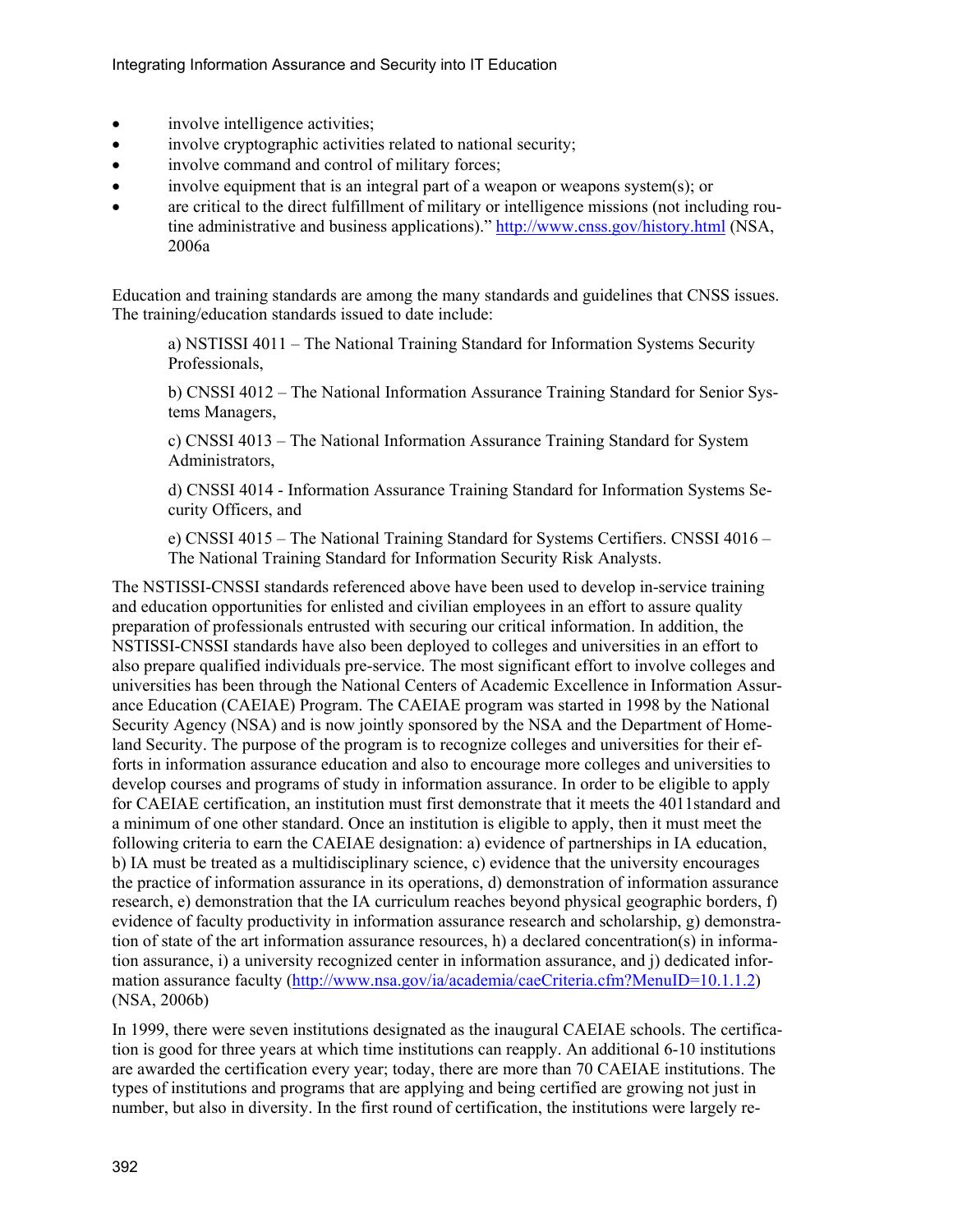search institutions and their respective programs were at the graduate level in computer science. Today, institutions are certifying courses at the undergraduate level in computer science, management information systems, and information technology. The work being done by SIGITE is important to the further expansion of information assurance education as information assurance expands beyond the development of information systems to include the entire system life cycle including deployment, operation, maintenance, and retirement of such systems.

As a Center for Academic Excellence in Information Assurance Education, Purdue University, and more specifically the Center for Education and Research in Information Assurance and Security (CERIAS) at Purdue University, has taken an active role in building partnerships in IA education. In 2002 faculty at CERIAS were awarded a grant from the National Security Agency to develop a national faculty development program to increase faculty capacity to teach information assurance and security in multiple disciplines. The program that resulted was an 8 week, 11 credit hour information assurance education graduate certificate (IAEGC) program for faculty from across the nation. The goals of faculty development program are to: 1) develop faculty expertise in information assurance and security, and 2) develop pedagogical knowledge and skills that faculty need to implement IA courses and modules into their academic programs. The results of faculty development include: capacity building, curriculum development and implementation, academic papers, grant proposals, etc. To date, IAEGC has resulted in 76 new courses developed by faculty who attended IAEGC. Furthermore, 46 existing courses were modified to include more information assurance and security. To date, 4,893 students have enrolled in these courses.

However, there was also another outcome that is perhaps more significant than the innovations at the course level; that was the development of information assurance and security as a knowledge area in information technology education. This outcome was a result of the participation of one of the curriculum co-authors in the IAEGC program. It is significant because including IAS as a knowledge area in the IT body of knowledge has the ability to influence curricula across institutional and national boundaries, and also for a longer period of time. In addition, the addition of IAS into the IT curriculum represents the first significant effort to address IAS as a defined subfield within a discipline. It is also the first formal effort by post secondary educators to derive a core body of knowledge in IAS with the intent of using it during accreditation; in contrast, the NSA efforts to define IAS knowledge and skill requirements are largely driven by government needs and are NOT accreditation guidelines.

## **Information Assurance in IT2005**

The IT2005 volume is modeled on CS2001. It consists of 12 chapters and 2 appendices. The current draft resides at [http://sigite.acm.org/activities/curriculum/ \(](http://sigite.acm.org/activities/curriculum/)SIGITE Curriculum Committee, 2005)

Chapters 5 and 7 are of particular interest for this discussion. Chapter 5 is an overview of the IT body of knowledge. A summary is included as Appendix A. Chapter 7 discusses the relationship of the core topics described in the body of knowledge to IT curriculum. IAS is explicitly mentioned in three contexts:

- Section 7.2 as part of the IT Fundamentals Knowledge Area (KA)
- Section 7.2 as a "pervasive theme"
- Section 7.4 as a KA that integrates the IAS concepts for students ready to graduate.

A knowledge area represents a significant body of knowledge in a discipline. Knowledge areas are enacted as courses and curriculum and allow curricular and course differences from institution to institution while still addressing the need for a common body of knowledge to be addressed at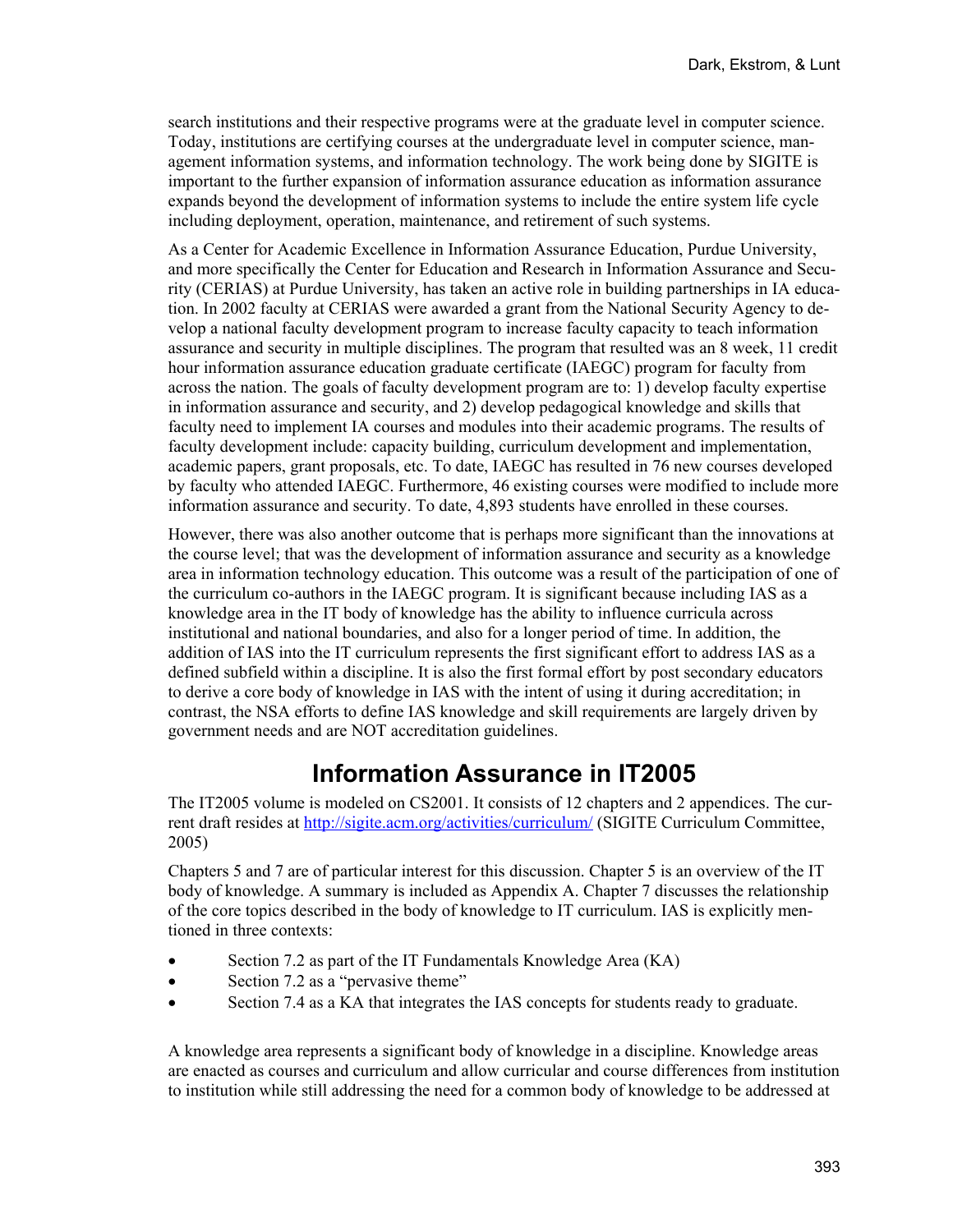the programmatic level. Pervasive themes are topics that should permeate the IT curriculum, i.e., they cut across all knowledge areas.

Information Assurance and Security is the only area that is an IT Fundamental, a "pervasive theme" and also a complete knowledge area with a recommended senior level course for integrating all of the concepts. Clearly, IT2005 presents Information Assurance and Security as a core competency required by every graduate of an IT program.

During the early analysis of IT as an academic discipline, Delphi studies were performed that ranked "Security" as a central area for IT. (Ekstrom, et. al., 2006) As we studied the issues several members of the committees involved were uncomfortable with "security" as the name for the knowledge area. The name seemed too restrictive. We discovered that NSA had begun to use the umbrella term Information Assurance (NSA, 2006c) to cover what we were calling security. Even though this term is defined to cover exactly what the IT community meant by security, the use of the terminology elicited a lot of blank stares. We found that explicitly adding security to the name of the knowledge area eliminated much of the confusion. We are indebted to the Center for Education and Research for Information Assurance and Security (CERIAS, 2006) at Purdue whose name provided the inspiration to use IAS as a name for the knowledge area.

Once the naming issue was resolved, the SIGITE curriculum committee struggled to find a model for IAS that could form the basis for a "pervasive theme". The model needed to:

- be understood by freshman IT students
- provide a framework to integrate IAS concepts that are integrated into nearly all of the other KAs
- be rich enough to support a senior level course that ties everything together.

When *A Model for Information Assurance: An Integrative Approach* (Machonachy, Schou, Ragsdale, & Welch, 2001) was introduced to the writing committee, consensus on a model was achieved. The model is a cube (see Figure 2) that provides a simple visual representation that a freshman can understand, yet the 3 dimensional structure facilitates the detailed analysis required for use in technology specific contexts, and is comprehensive enough to encompass a capstone learning experience.

Security is often discussed in terms of individual hacks, coding practices, vulnerabilities in protocol design, strong and weak passwords, or cryptographic algorithms. This practice provides no



Figure 2: The IA Cube (Machonachy, et al., 2001) cepts throughout the document.

context within which to understand the relationships between the concepts. Students are left to swim around in a sea of seemingly disconnected concepts. The "cube" provides a basic vocabulary, along with a set of relationships between the concepts represented by the vocabulary, which allows the instructor to build a basic learning structure for students in a one hour lecture. IT2005 uses this model with its associated vocabulary and relationships to structure IAS con-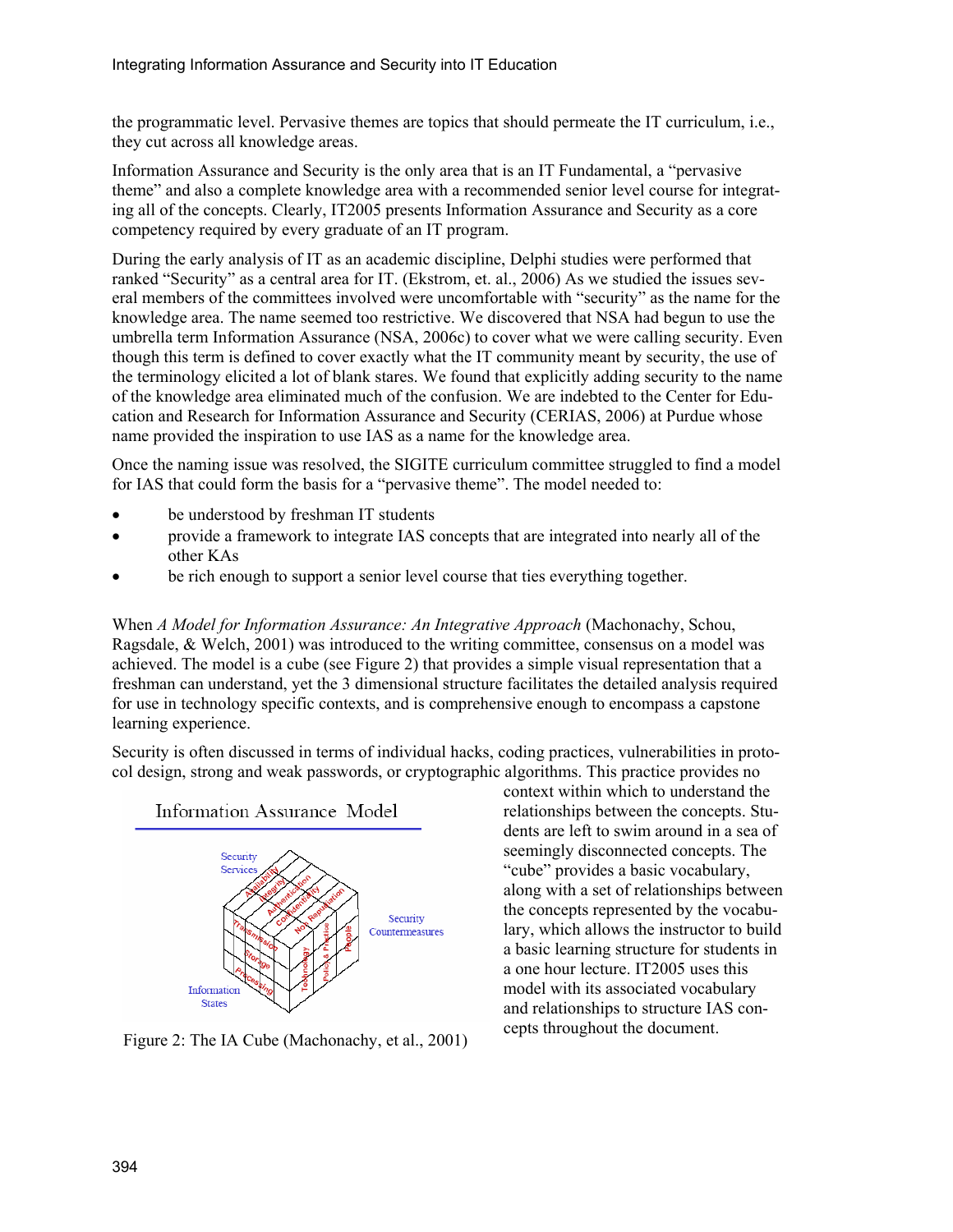## **"Pervasive Themes" in IT2005**

During the deliberations of the SIGITE Curriculum Committee, several topics emerged that were considered essential, but that did not seem to belong in a single specific knowledge area or unit. These topics, referred to as pervasive themes, are:

- user advocacy
- information assurance and security
- ethics and professional responsibility
- the ability to manage complexity through: abstraction & modeling, best practices, patterns, standards, and the use of appropriate tools
- a deep understanding of information and communication technologies and their associated tools
- adaptability
- life-long learning and professional development
- interpersonal skills

The committee states "that these topics are best addressed multiple times in multiple classes, beginning in the IT fundamentals class and woven like threads throughout the tapestry of the IT curriculum" (SIGITE Curriculum Committee, 2005).

These themes need to be made explicit in the minds of the students and the faculty. The themes touch many of the topics throughout the curriculum. Every time a new technology is announced in the media, an instructor has the opportunity to drive home the importance of "life-long learning". Every time there is a cyber-crime in the media we have the opportunity to discuss the ethical and professional ramifications. It is recommended that an IT Fundamentals course be taught early in the curriculum where all of these themes are introduced and discussed as concepts that touch everything an IT professional does.

Each of these topics deserves a full treatment; however, for the purposes of this paper we will focus on IAS, possibly the most pervasive theme. We will address approaches to achieve addressing IAS "multiple times in multiple classes" below.

## **The Information Assurance and Security Knowledge Area**

In early 2003, the SIGITE curriculum committee divided into working groups around the knowledge areas to make an initial cut at the list of topics for each KA. A significant revision was accomplished and reviewed by the participants at the 2004 IAEGC program at Purdue in August 2004. The list of areas for the IAS KA was finalized in late 2004 at a full IT Curriculum Committee meeting. The draft of the completed IAS KA was completed in early Feb 2005 by the IAS working group, edited by the writing committee in late Feb 2005 and was presented to the full committee in April 2005.

Figure 3 is a list of the IAS KA and its topics. The numbers in parenthesis are the number of lecture hours the committee thought would be required to give an IT student minimum exposure to the unit. The basic structure and vocabulary is derived directly from work done in the IA community (Machonachy, et. al., 2001). It should be noted that the ordering of units in all of the KAs, is first "Fundamentals", if there is one, and then the units are sorted in order of the number of core hours. This ordering should not be considered as any indication of the order the units would be covered pedagogically in an implemented curriculum.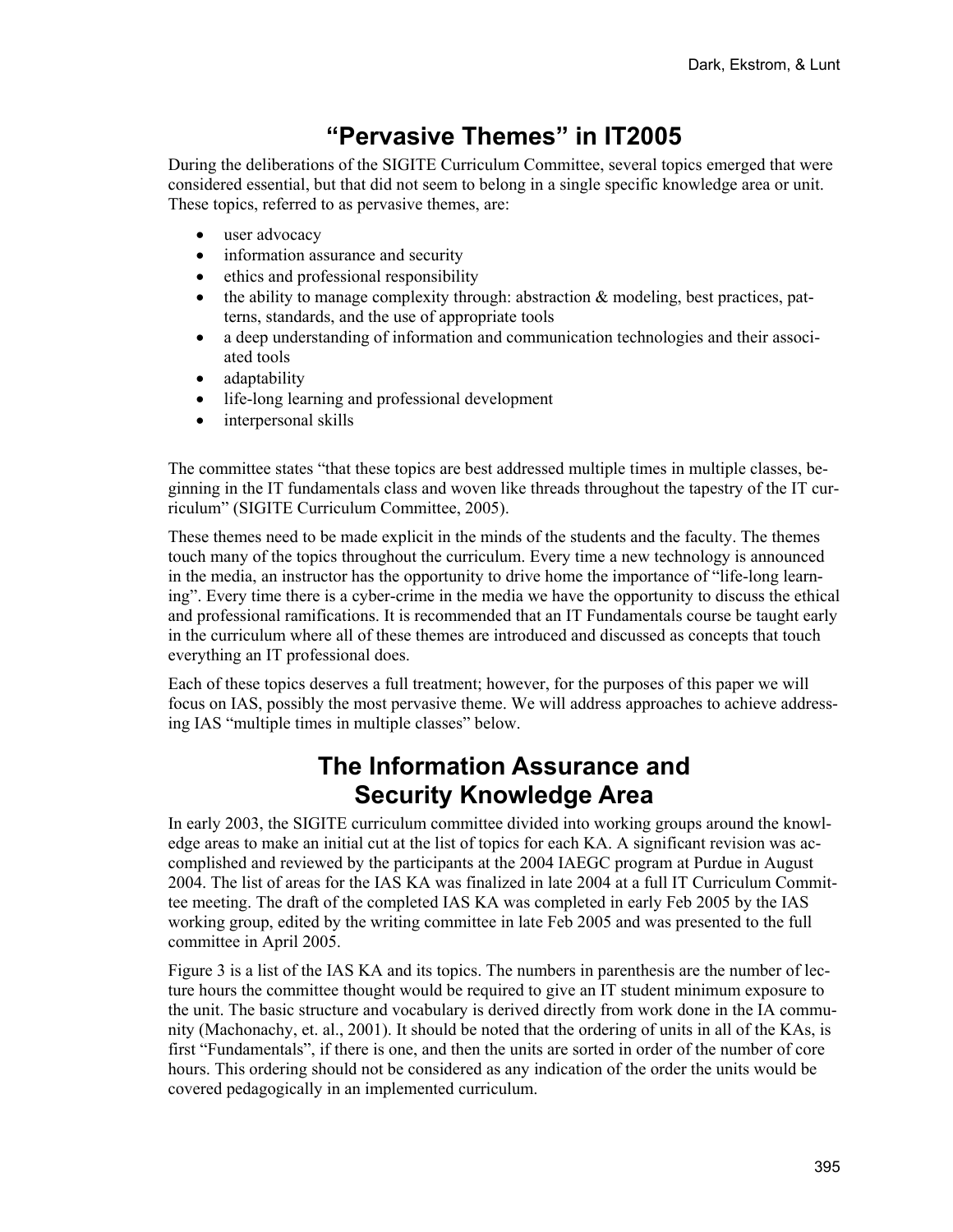| IAS. Information Assurance and Security (23 core hours) |          |
|---------------------------------------------------------|----------|
| <b>IAS1. Fundamental Aspects (3)</b>                    | in App   |
| <b>IAS2. Security Mechanisms (countermeasures) (5)</b>  | plete ti |
| IAS3. Operational Issues (3)                            | IT200:   |
| IAS4. Policy (3)                                        | Comm     |
| IAS5. Attacks (2)                                       | topics,  |
| <b>IAS6. Security Domains (2)</b>                       | comes    |
| IAS7. Forensics (1)                                     |          |
| <b>IAS8. Information States (1)</b>                     | In revi  |
| <b>IAS9. Security Services (1)</b>                      | riculur  |
| <b>IAS10. Threat Analysis Model (1)</b>                 | tion To  |
| <b>IAS11. Vulnerabilities (1)</b>                       | remen    |
| Figure 3: IAS Knowledge Area Topics                     | ics and  |

 $\mu$  mary of the IAS KA is endix A, and a comreatment is found in 5 (SIGITE Curriculum nittee,  $2005$ ) including core learning outand example elective ng outcomes.

iewing this model curm for IAS in Informaechnology, it should be hered that the core topd associated lecture hours are the minimum cover-

age that every IT student in every program should receive. We would expect that most institutions would provide additional instruction in Information Assurance and Security according to the strengths/areas of specialization in their programs of study.

## **Integrating IAS into the Existing Brigham Young University Curriculum**

The Brigham Young University curriculum has evolved into what IT2005 calls a "core/integration first" approach. As described in IT2005, an IT curriculum may be implemented using one of several implementation strategies. The strategies are practicum first, theory first, core/integration first and pillars first (IT2005, Section 6.3) During this evolution, significant portions of the introductory material in operating systems, databases, web systems, networking had been moved to lower division courses by early 2004. Much of the shift occurred when the introduction to web systems was moved from the junior to the sophomore year and introductory material sufficient to understand web systems was included for networking, databases, operating system administration and OS process models. The improvements in flow and reduced redundancy have been noticeable in the upper division core courses. Appendix B graphs the current Brigham Young University course structure. In late 2004 and early 2005 we began implementing the "pervasive theme" of IAS in earnest.

A senior level IAS class had been introduced into the curriculum in early 2004 and was made a requirement in 2005. However, we recognized that simply adding a required course at the end of a student's college experience would not be adequate. SIGITE discussions had placed security in the pervasive theme category at the very beginning, though the name of the KA wasn't chosen until 2004. We were faced with the challenge of integrating the IAS fundamentals into the introductory courses, morphing the security modules in the existing classes to use the MSRW framework (Machonachy, et al., 2001) and bringing all of the students in the program up to speed on the new framework simultaneously.

Our approach has been to prepare one hour modules on the MSRW framework that can be used in an existing course to bring students up to speed or taught in seminars as needed. We are in the process of integrating the IAS Fundamentals into our introductory courses. We successfully integrated the IAS modules into the sophomore introduction to web-based systems course, which was already introducing all of the major IT areas. The course was modified to replace a 3 week team project experience with a 2 week team oriented lab and then using the time for IAS topics. Much remains to be done, but the initial experience is positive. The faculty seems unified in their desire to implement IAS as a pervasive theme. For example, 2 lecture and 2 lab hours are now included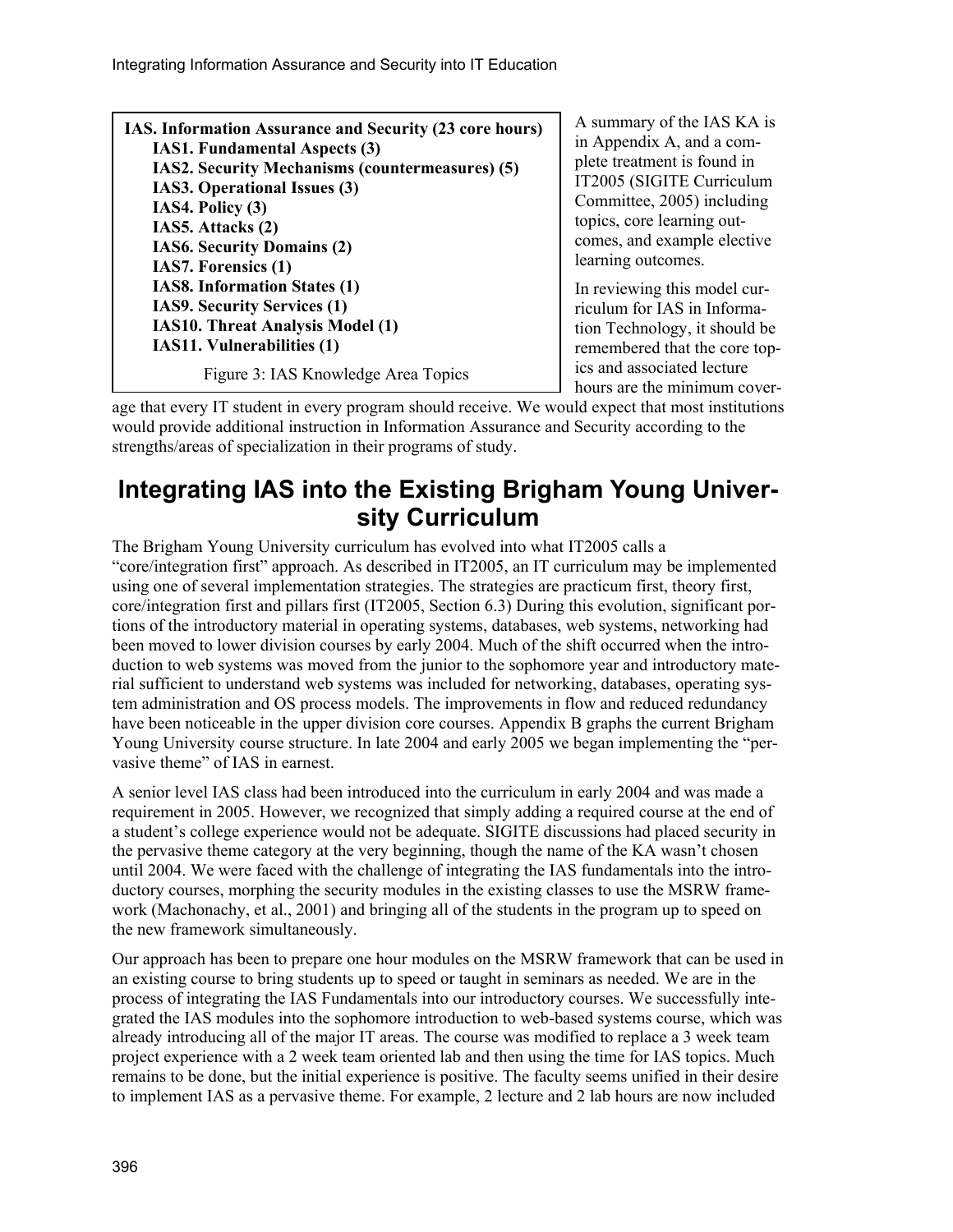in the computer communications course, and 3 lecture hours and 3 lab hours were added to the web systems course. The IAS component of the database course was rearranged and strengthened with 1 lecture hour added. Similar adjustments have been made throughout the curriculum.

# **Integrating IAS into the Existing Purdue University Curriculum**

Two senior level IAS classes have been introduced into the curriculum at Purdue University. The first is entitled Network Security and the second is Introduction to Cyberforensics. There is also a Biometrics course offered in another department that CIT students at Purdue University can take. In addition, Purdue is currently developing an Applied Cryptography class for undergraduates. The combination of these four courses addresses most of the topics outlined in the Information Assurance and Security knowledge area of IT 2005. However, some of the fundamental aspects (IAS1) and operational issues (IAS3) are covered as topics in introductory and intermediate courses, which helps fulfill the prescription that IAS also be a pervasive theme.

In addition, the IAS courses serve the purpose of helping students achieve program outcomes. At Purdue University we have found that our IAS courses map to the following IT program outcomes.

General student outcomes:

- ability to apply knowledge of computing and mathematics appropriate to the discipline;
- ability to function effectively on teams to accomplish a common goal;
- Understanding of professional, ethical and social responsibilities;
- ability to analyze the impact of computing on individuals, organizations and society, including ethical, legal, security and global policy issues;
- recognition of the need for, and an ability to engage in continuing professional development;
- ability to use current techniques, skills, and tools necessary for computing practice.
- Specific student outcomes:
- ability to use and apply current technical concepts and practices in core information technologies;
- understanding of best practices and standards and their application;
- ability to assist in the creation of an effective project.

## **IAS at Other Institutions**

The most common way to add a topic to a curriculum is to add a course on that topic. Therefore, it comes as no surprise that most institutions which are including IAS in their IT curriculum have done so by adding an elective in this area. Some of these courses focus on network security, some on computer system security, and some on forensics, but all are available to all undergraduate students. While this is highly commendable, and surely is one essential step to fully making IAS part of the IT curriculum, there is more to be done to comply with the accreditation standards.

Care should be taken to cover all of the required topics in courses that are required of all IT students, elective coverage of IAS is not enough. Each required IT course must be considered with an eye to where IAS should be covered. Where such opportunities are found, the program must define and create small modules that can be used in the above opportunities, and to make sure they become part of the curriculum. We acknowledge that the seamless integration of IAS throughout an existing curriculum is no small feat. It requires considerable coordination of faculty and courses. However, given the nature of IAS, this approach would provide the most meaningful learning experience for students.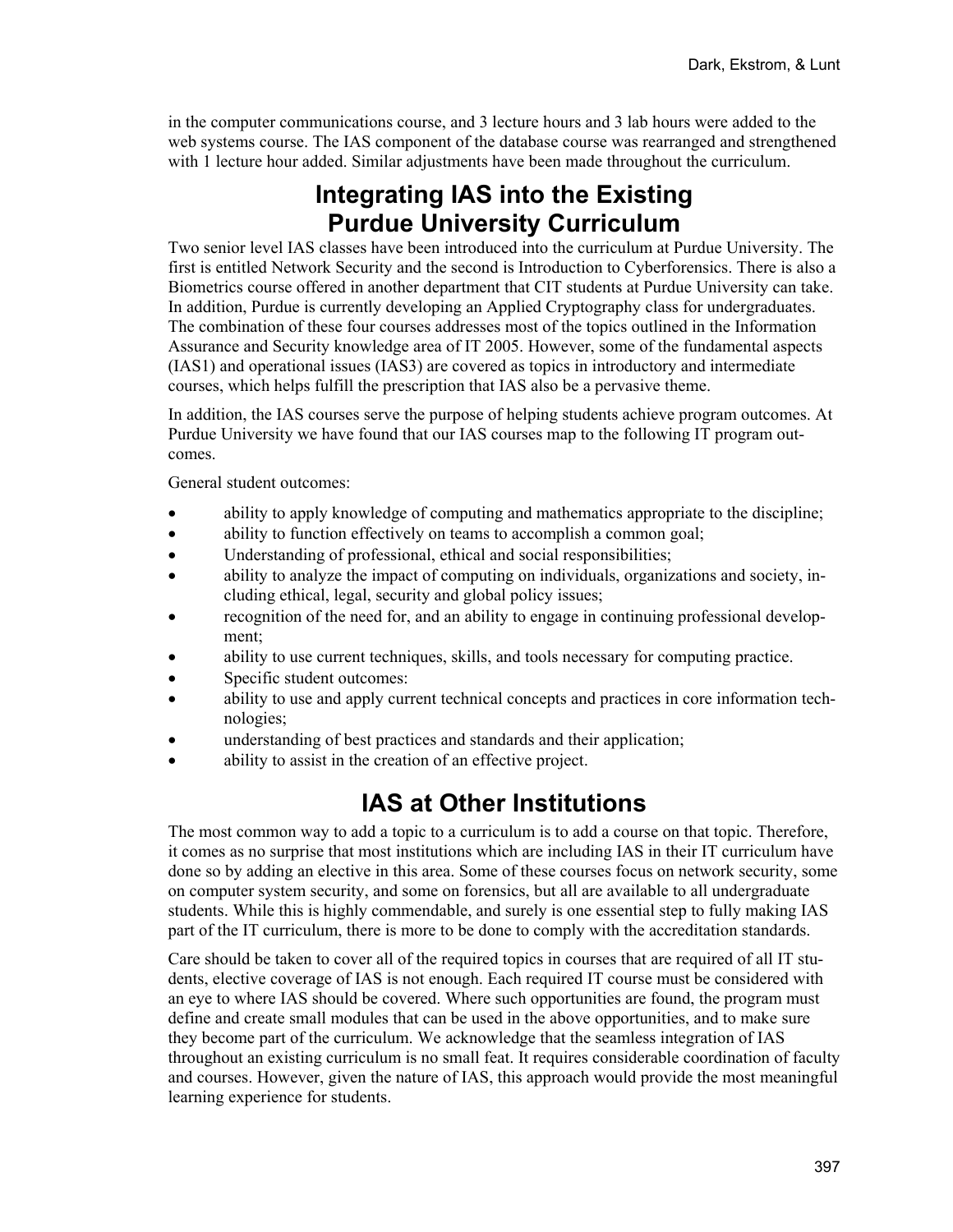Interdisciplinary courses and programs are also worth considering when implementing IAS into the curriculum. IAS is, by nature, an interdisciplinary field. It incorporates aspects of computer science, engineering, information technology, psychology, criminology, law, management, and sociology. Relevant courses in other disciplines as well as co-taught courses would be an effective way to integrate IAS into the IT curriculum.

It is our opinion that IAS must be integrated into the entire IT curriculum. Why? IAS is a growing problem and, to a large extent, it is a social issue. One of the most effective ways to address social problems is through social milieus (social structures, communities, education, etc.) and with social solutions (e.g., policies, laws, codes of conduct, knowledge, etc.) The choice to NOT integrate IAS into the curriculum is, in our opinion, negligent. Pragmatically speaking, the growth of this social problem can be seen in the increase of IAS jobs.

We also believe that IAS in an excellent way to enable problem-based learning in the curriculum. Problem-based learning, when done effectively, can have several positive effects. Problem-based learning can increase students' ability to think critically, transfer knowledge to new situation, and solve ill-define problems. Furthermore, problem-based learning can increase students' motivation to learn.

## **Conclusion**

Information Technology is maturing rapidly as an academic discipline. A public draft of the IT volume described in the Computing Curriculum 2005 Overview is ready for review. The SIGITE Curriculum Committee is soliciting feedback on the document. This paper presents a brief history of SIGITE, the ACM SIG for Information Technology Education, and a brief introduction to the Information Assurance Education community. We have discussed the integration of Information Assurance and Security concepts into IT2005 as a "persistent theme" and have given examples of how existing IT programs have integrated IAS concepts into their curriculum.

In conclusion, we believe that a weakness in many computing programs is the treatment of security topics throughout the curriculum. The IT2005 model curriculum has benefited significantly through collaboration with members of the Information Assurance Education community. It is an axiom of system development that security is built in more effectively that it is added on. The IT2005 curriculum document requires that IAS be treated throughout the curriculum and we have given examples of how this can be accomplished. To summarize the approaches we have discussed we present the following as general approaches to the problem.

- 1. Slip-streaming: This approach requires the opportunistic insertion of current events into discussions in the existing curriculum. For example, during a discussion of C I/O one could take 5 minutes and discuss how one of the SMTP buffer-overflow problems allowed a root kit to insert its code into a buffer and execute it because the code assumed that no one would ever enter more than 2000 characters without an end of line. It would also be wise to point out that one should probably never use unbounded routines like "gets" and "puts" in production code because you are creating potential buffer overflow conditions every time they are used.
- 2. Mini-topics: This approach requires the preparation of 5-10 minute topic presentations covering IAS issues such as buffer-overflow and the dissemination of the curriculum materials to the faculty so that it requires minimal preparation to insert IAS content into existing lectures.
- 3. Complete lectures: This approach is useful when remedial instruction must be inserted into an existing course for students that attended a course before a topic was integrated into the current perquisite. The creation of 1 hour stand-alone lectures on various topics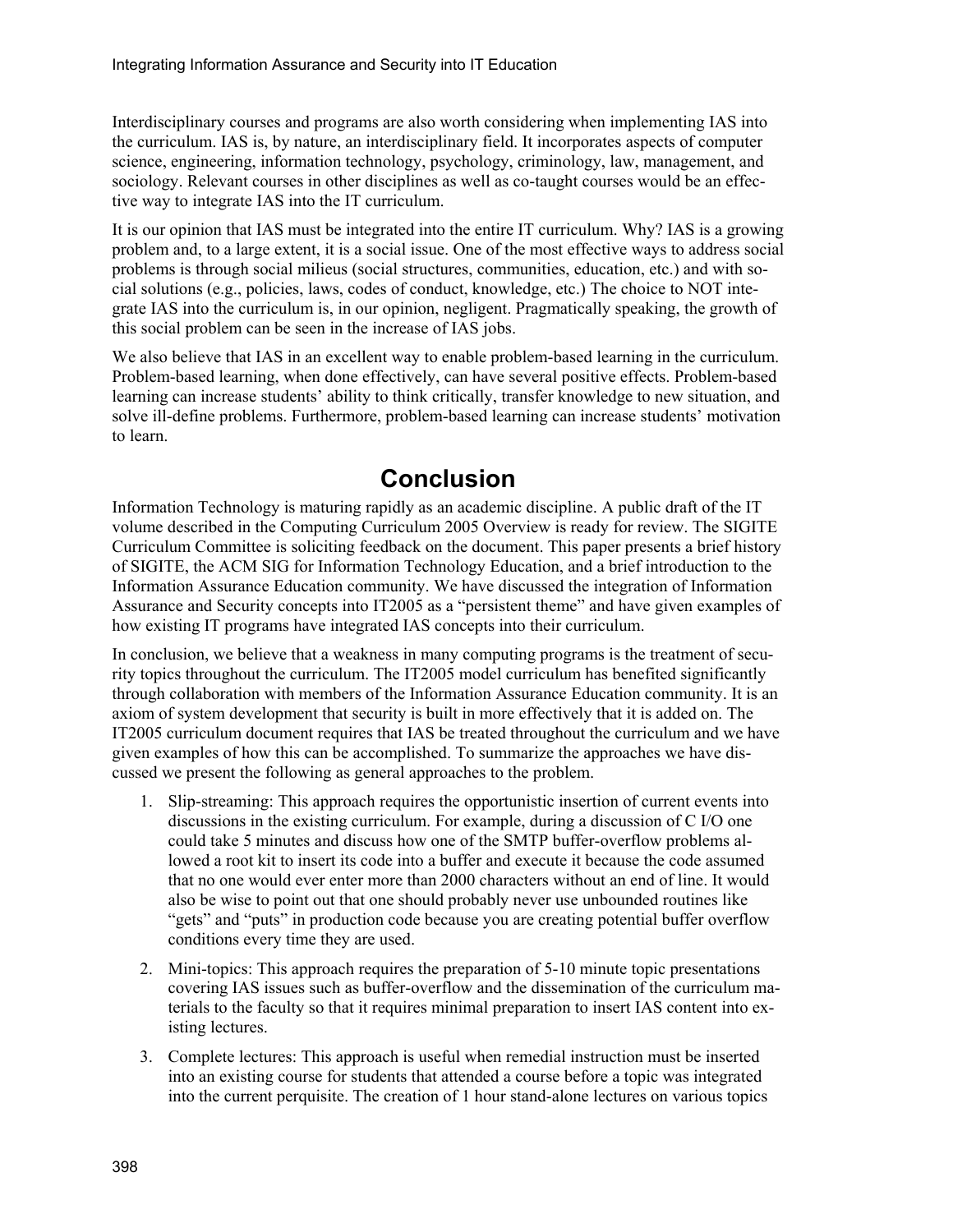also allows one to easily create seminar sessions to help lab and teaching assistants understand the changes to content of courses as they evolve.

- 4. Modules of instruction: We have found that some topic areas simply don't fit into a 1 hour format. For example, if one wanted to include digital forensics and media analysis in an operating systems class, one could insert a module on evidence gathering and chain of custody along with the technical aspects of media analysis. Several students commented that they never understood file systems until they dissected them using forensic tools.
- 5. Companion courses: This approach takes an existing 3 credit hour technical course (such as Operating Systems) and adds a 1 credit hour companion course that focuses on IAS issues as they relate to the topic of the 3 credit hour course.
- 6. Complete courses: This is the most common approach to adding content to a curriculum. We have found that great efficiency in presentation can be gained by looking at course outcomes of the curriculum as a whole and then refactoring topic coverage to incorporate fundamental concepts early. In one case we found that certain topics were being covered 3 times at an introductory level in upper division courses because they didn't share a common prerequisite and could be taken in different sequences. Putting introductions to operating systems concepts, databases, information assurance, networking, and system administration into a sophomore course freed 2-4 weeks of contact hours in each of our junior core courses. The additional time was used to include coverage of more advanced concepts.

In summary, we present the following. It is possible to integrate Information Assurance and Security concepts as a pervasive theme into an existing IT curriculum as is recommended by IT2005. We believe that the approaches we have used can be applied in other computing disciplines.

SIGITE and the CC 2005 Joint Task Force solicit feedback on the documents at http://www.acm.org/education/.

## **Acknowledgments**

The authors would like to thank the ACM Education committee for their support of the IT2005 effort, especially Russ Shackleford, without whose financial support and encouragement the document would be years away from completion. We would also like to express appreciation to the NSA for funding the IAEGC (IAEGC, 2005) program. Corey Schou's IAEGC lecture on helping students understand IAS in an hour was the genesis of the IAS approach in IT2005. The Brigham Young University authors would like to express appreciation to our colleagues and the administration of the School of Technology Brigham Young University, who covered our classes and found the funding for the time and travel our participation in the SIGITE curriculum committee required.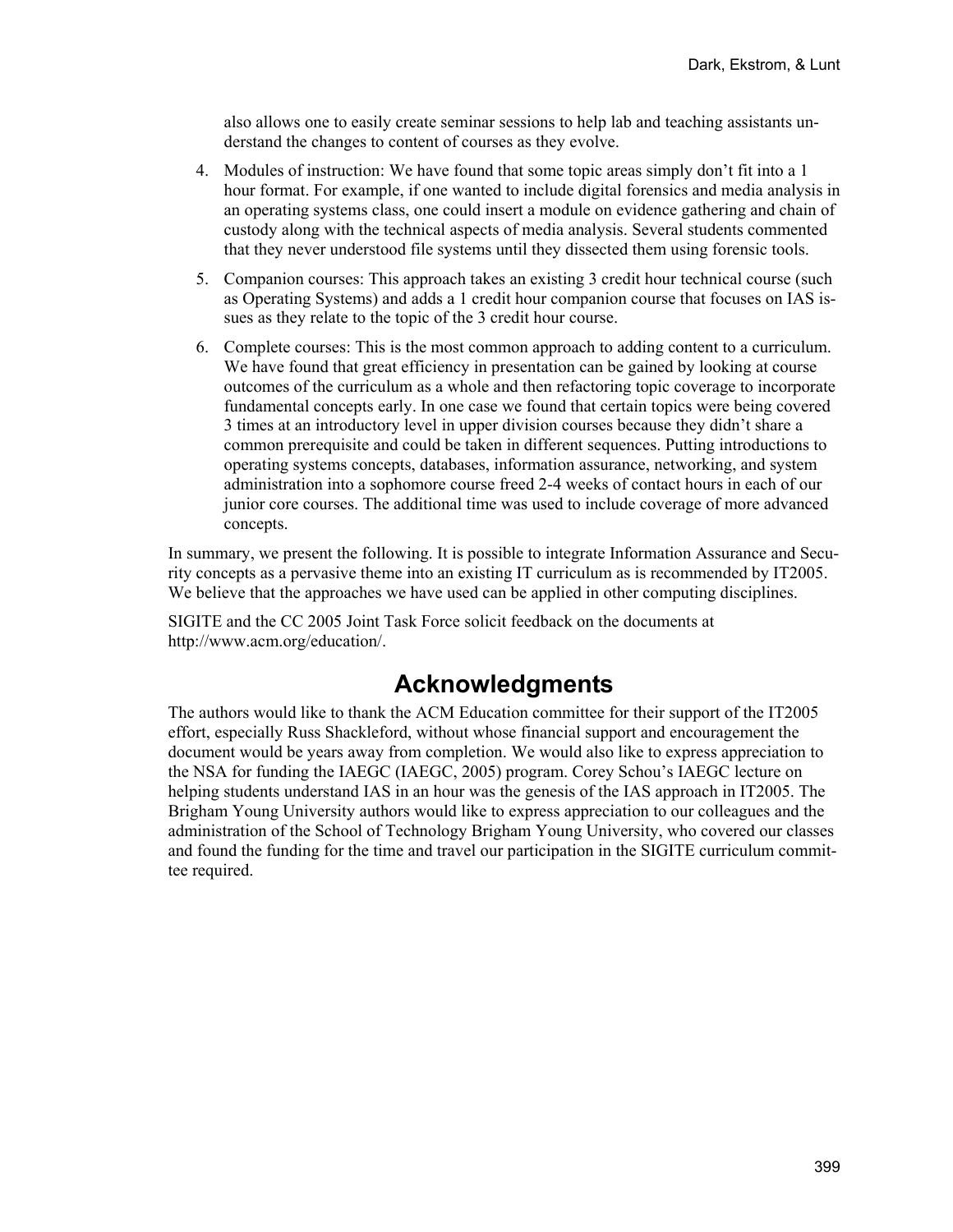## **References**

CERIAS web site (2006). Retrieved June 20, 2006 from <http://cerias.purdue.edu/>

- Dark, M., Ekstrom, J. & Lunt, B. (2005). Integration of information assurance and security into the IT2005 model curriculum. *Proceedings of the 2005 SIGITE Conference*, October 20-22, 2005, Newark, NJ; [proceedings on CD-ROM, no page numbers].
- Dark, M., Ekstrom, J. & Lunt, B. (2006a). Experience implementing IT2005 IAS curriculum in existing programs. *Proceedings of the 10th Colloquium for Information Systems Security Education*, June 5-8, University of Maryland, MD, USA.
- Dark, M., Ekstrom, J. & Lunt, B. (2006b). Implementation of information assurance and security in existing IT curricula. *Proceedings of the 2006 ASEE Annual Conference & Exposition,* June 18-21, Chicago, IL. [Proceedings on CD-Rom; no page numbers.]
- Ekstrom, J., Gorka, S, Kamali, R, Lawson, E, Lunt, B, Miller, J., & Reichgelt, H. (2006). The information technology model curriculum. *Journal of Information Technology Education, 5*, 343-361. Available at <http://jite.org/documents/Vol5/v5p343-361Ekstrom155.pdf>
- Ekstrom, J. & Lunt, B. (2005). Integration of information assurance and security into the IT2005 model curriculum. *Proceedings of the 9th Colloquium for Information Systems Security Education* 6-10 June, 2005, Georgia Tech Campus, Atlanta, Georgia, USA.
- IAEGC. (2005). Information Assurance Education Graduate Certificate,<http://www.cerias.purdue.edu/iae> Validated April 13, 2005.
- Joint Task Force for Computing Curricula. (2001). *Computing Curricula 2001, Computer Science Volume*, December 15, 2001, ACM/IEEE.
- Joint Task Force for Computing Curricula. (2005). *Computing Curricula 2005: Overview Document*. Retrieved June 20, 2006 from [http://www.acm.org/education/Overview\\_Draft\\_11-22-04.pdf](http://www.acm.org/education/Overview_Draft_11-22-04.pdf)
- Machonachy, V., Schou, C., Ragsdale, D. & Welch , D. (2001). A model for information assurance: An integrated approach. *Proceedings of the 2001 IEEE Workshop on Information Assurance and Security*, United States Military Academy, West Point , NY, 5-6 June 2001.
- National Security Agency. (2006a). Retrieved June 20, 2006 from <http://www.cnss.gov/history.html>
- National Security Agency (2006b). Retrieved June 20, 2006 from <http://www.nsa.gov/ia/academia/caeCriteria.cfm?MenuID=10.1.1.2>
- National Security Agency (2006c). Information Assurance Division. Retrieved June 20, 2006 from <http://www.nsa.gov/ia/>
- SIGITE Curriculum Committee (2005). *Computing Curriculum 2005, IT Volume.* Retrieved June 20, 2006 from [http://www.acm.org/education/curric\\_vols/IT\\_October\\_2005.pdf](http://www.acm.org/education/curric_vols/IT_October_2005.pdf)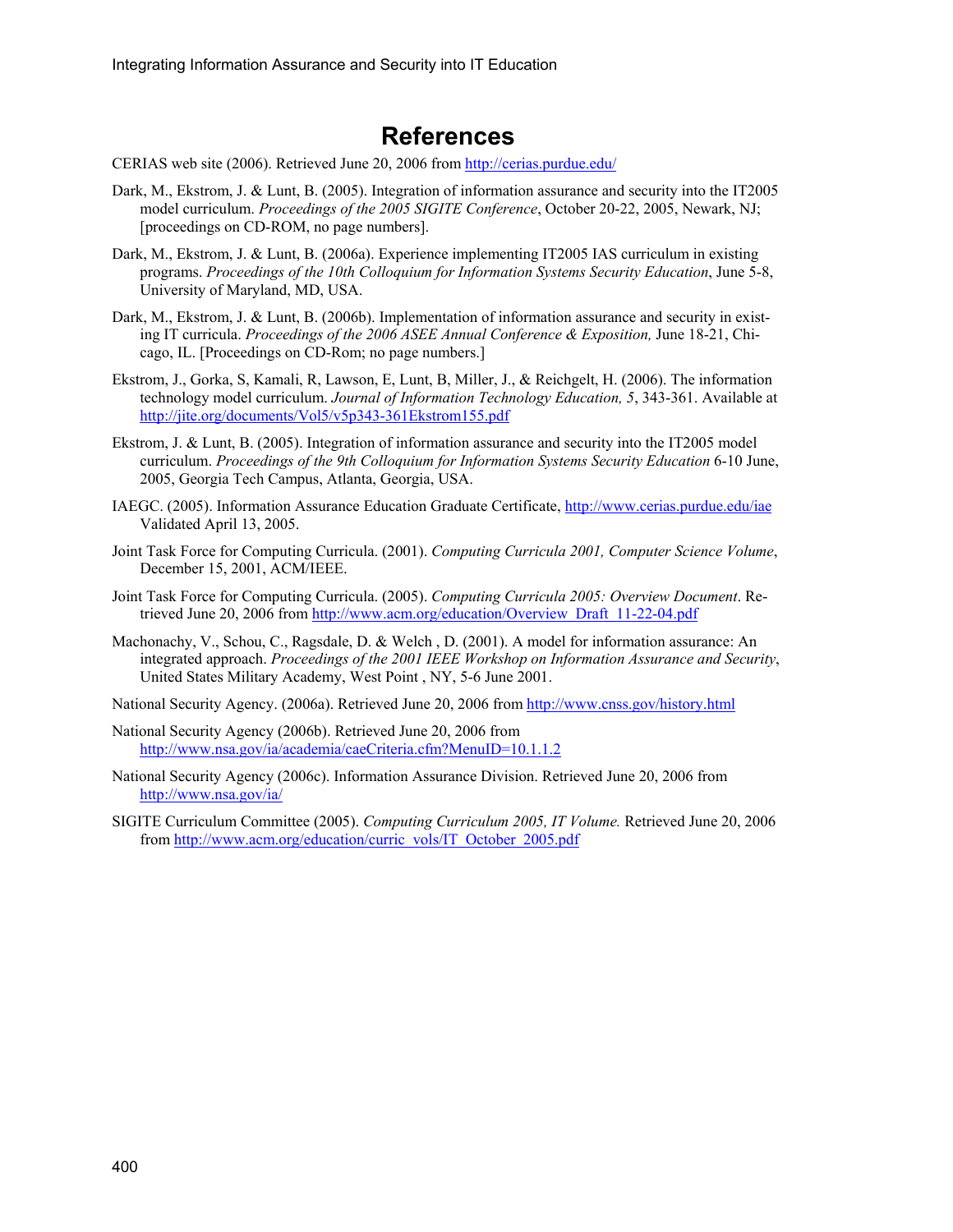# **Appendix A**

## **From IT2005 Mar 2005 Draft The Information Technology Body of Knowledge**

### **ITF. Information Technology Fundamen-**

#### **tals (33 core)**

ITF1. Pervasive Themes in IT (17) ITF2. Organizational Issues (6) ITF3. History of IT (3) ITF4. IT and Its Related and Informing Disciplines (3) ITF5. Application Domains (2) ITF6. Applications of Math and Statistics to IT (2)

### **HCI. Human Computer Interaction (20**

#### **core hours)**

HCI1. Human Factors (6) HCI2. HCI Aspects of Application Domains (3) HCI3. Human-Centered Evaluation (3) HCI4. Developing Effective Interfaces (3) HCI5. Accessibility (2) HCI6. Emerging Technologies (2) HCI7. Human-Centered Software (1)

### **IAS. Information Assurance and Security**

#### **(23 core)**

IAS1. Fundamental Aspects (3) IAS2. Security Mechanisms (Countermeasures) (5) IAS3. Operational Issues (3) IAS4. Policy (3) IAS5. Attacks (2) IAS6. Security Domains (2) IAS7. Forensics (1) IAS8. Information States (1) IAS9. Security Services (1) IAS10. Threat Analysis Model (1) IAS11. Vulnerabilities (1)

#### **IM. Information Management (34 core hours)**

#### IM1. IM Concepts and Fundamentals (8) IM2. Database Query Languages (9)

IM3. Data Organization Architecture (7)

IM4. Data Modeling (6)

IM5. Managing the Database Environment (3)

IM6. Special-Purpose Databases (1)

### **IPT. Integrative Programming & Technologies (23 core)**

IPT1. Intersystems Communications (5) IPT2. Data Mapping and Exchange (4) IPT3. Integrative Coding (4) IPT4. Scripting Techniques (4) IPT5. Software Security Practices (4) IPT6. Miscellaneous Issues (1) IPT7. Overview of programming languages (1)

### **NET. Networking (20 core hours)**

NET1. Foundations of Networking (3). NET2. Routing and Switching (8) NET3. Physical Layer (6) NET4. Security (2) NET5. Application Areas (1) NET6. Network Management

### **PF. Programming Fundamentals (38 core**

#### **hours)**

PF1. Fundamental Data Structures (10) PF2. Fundamental Programming Constructs (9) PF3. Object-Oriented Programming (9) PF4. Algorithms and Problem-Solving (6) PF5. Event-Driven Programming (3) PF6. Recursion (1)

### **PT. Platform Technologies (14 core hours)**

PT1. Operating Systems (10) PT2. Architecture and Organization (3) PT3. Computer Infrastructure (1) PT4. Enterprise Deployment Software PT5. Firmware PT6. Hardware

## **SA. System Administration and Mainte-**

#### **nance (11 core hours)**

SA1. Operating Systems (4) SA2. Applications (3) SA3. Administrative Activities (2) SA4. Administrative Domains (2)

### **SIA. System Integration and Architecture (21 core hours)**

SIA1. Requirements (6) SIA2. Acquisition/Sourcing (4)  $\overline{SIA3}$ . Integration (3) SIA4. Project Management (3) SIA5. Testing and QA (3) SIA6. Organizational Context (1) SIA7. Architecture (1)

### **SP. Social and Professional Issues (23 core hours)**

SP1. Technical Writing for IT (5) SP2. History of Computing (3) SP3. Social Context of Computing (3) SP4. Teamwork Concepts and Issues (3) SP5. Intellectual Properties (2) SP6. Legal Issues in Computing (2) SP7. Organizational Context (2) SP8. Professional & Ethical Issues & Responsibilities (2) SP9. Privacy and Civil Liberties (1)

## **WS. Web Systems and Technologies (21**

#### **core hours)**

WS1. Web Technologies (10) WS2. Information Architecture (4) WS3. Digital Media (3) WS4. Web Development (3) WS5. Vulnerabilities (1) WS6. Social Software

**Total Hours: 281**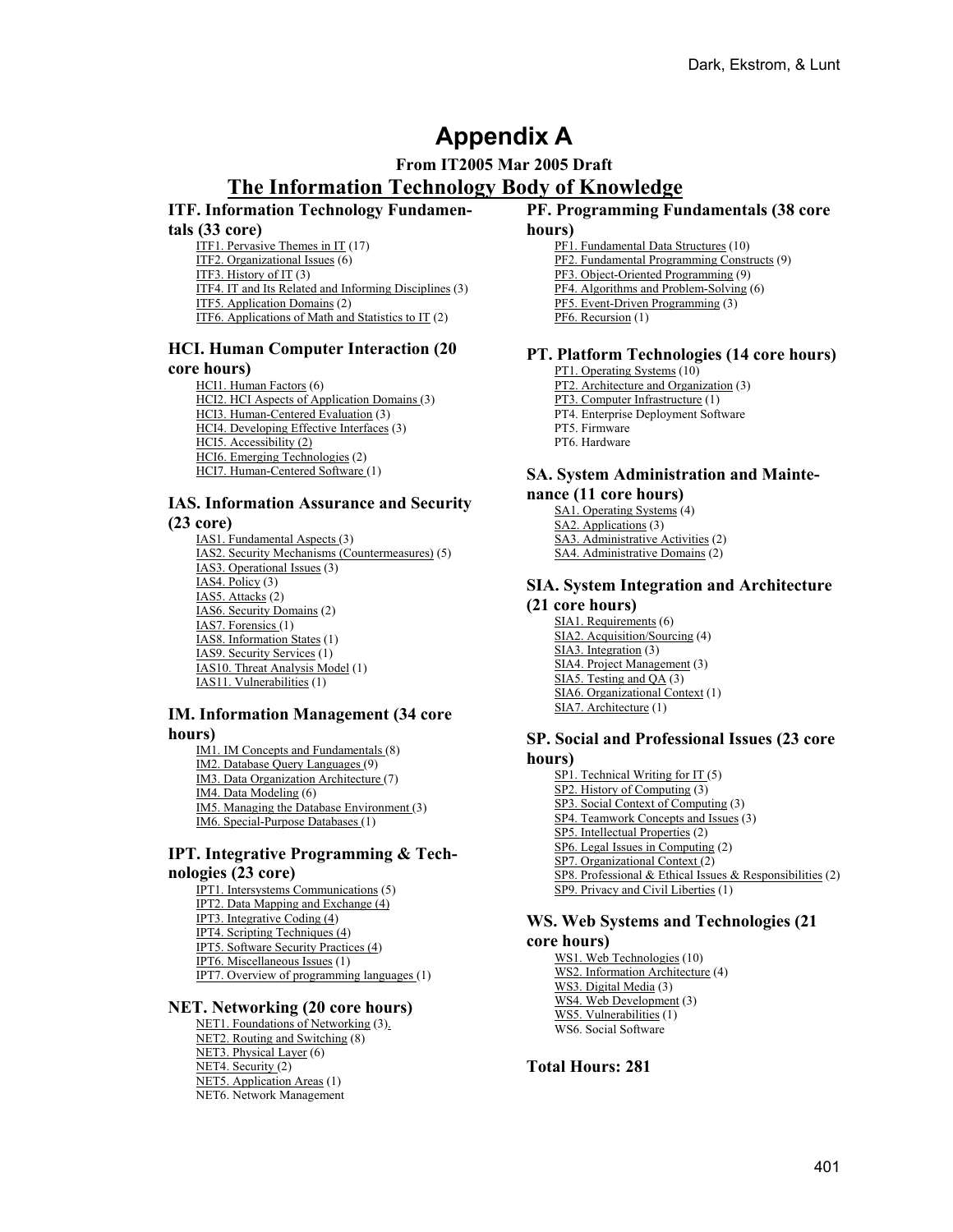# **Appendix B**